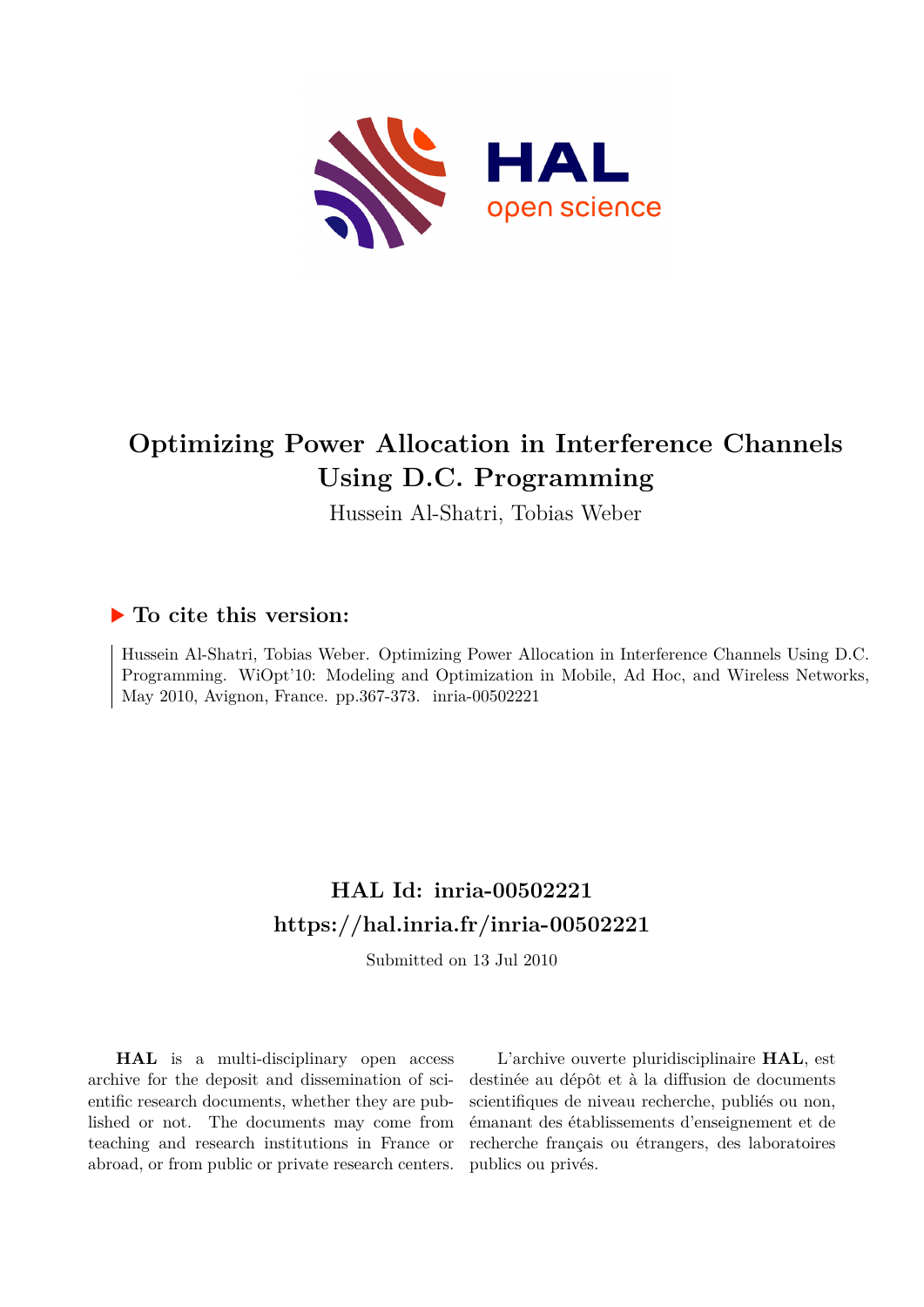# Optimizing Power Allocation in Interference Channels Using D.C. Programming

Hussein Al-Shatri and Tobias Weber Institute of Communications Engineering University of Rostock Richard-Wagner-Str. 31, 18119 Rostock, Germany Email: hussein.al-shatri@uni-rostock.de Telephone: (49) 0381 4987338, Fax: (49) 0381 4987302

*Abstract***—Power allocation is a promising approach for optimizing the performance of mobile radio systems in interference channels. In the present paper, the non-convex objective function of the power allocation problem aiming at maximizing the sum rate with a total power constraint is reformulated as a difference of two concave functions. A global optimum power allocation is found by applying a branch and bound based algorithm to the new formulation. The algorithm basically splits the feasible region consecutively into subregions where for every subregion the objective function is upper and lower bounded. For a certain partition of the feasible region, a power allocation corresponding to the highest lower bound which is upper bounded by the highest upper bound with some insignificant difference is found as the global optimum. A convex maximization formulation of the optimization problem with a piecewise linearly outer approximated feasible region is essentially applied for finding an upper bound which only requires solving a linear program problem. The simulation results show a significant improvement in the sum rate of the proposed algorithm over the conventional suboptimal techniques.**

#### I. INTRODUCTION

Interference is a dominant source of performance degradations in mobile radio systems. If the nodes communicate autonomously through a shared channel, i.e., there is no cooperation among nodes, the interference channel can be considered as a system level model [1]. In the interference channel, it is assumed that a number of transmitter-receiver pairs communicate with each other through a shared medium where any transmission from a transmitter would not just result in a useful signal at its corresponding receiver but also in an interference signal at all other receivers.

Power allocation plays a key role in improving the system performance in interference channels. A smart power allocation resulting in minimizing the received interference and thus maximizing the system sum rate is required. If the interference is treated as noise, the power allocation optimization problem aiming at maximizing the sum rate with a total power constraint is a non-convex problem. Consequently, sub-optimal solutions of the problem and heuristic algorithms are proposed [2].

In the present study, we solve this non-convex problem by rewriting the non-convex objective function of the sum rate as a difference of two concave functions. The new formulation of the problem can be solved using a class of the global optimization methods called difference of two convex functions programming or shortly D.C. programming [3]. Because of the nice properties of the D.C. functions, D.C. programming attained a great attention during the last few decades and several efficient algorithms for a variety of applications are proposed [3], [4].

Our approach uses a branch and bound algorithm. The algorithm initially estimates an upper bound and a lower bound of the D.C. function of the sum rate over the whole feasible region. Then it splits the feasible region recursively into subregions where it estimates the bounds for every subregion. Considering the highest lower bound, many subregions with lower upper bounds are not of interest. Also if this bound reaches the highest upper bound for a certain partition of the feasible region with some insignificant difference, the corresponding power allocation is taken as the optimum.

The fruition of the algorithm is based on a good estimation of the bounds. By introducing a new variable, i.e., adding a new dimension to the problem, the D.C. problem is reformulated as a convex maximization problem over a piecewise linearly outer approximated convex set. An upper bound of a subregion is found by computing the greatest distance with respect to the new added dimension between a point in the convex set corresponding to a local lower bound and a point in the envelope of the convex set. Furthermore, a corner point in a subregion which leads to the highest sum rate is considered as a lower bound.

In [5], the authors find a global optimum power allocation for multiuser DSL networks. Assuming a power constraint per user, the optimization problem for maximizing the sum rate is decoupled across all tones to make it solvable on a per tone basis. So they form a D.C. program out of a dual form of a weighted sum rate for a single tone with weighted powers of all users. These weights are updated iteratively to meet both power and rate constraints. The D.C. problem is solved using a prismatic branch and bound algorithm which is proposed in [3].

The remainder of the paper is organized as follows. The next section describes the system model. Section III introduces the problem statement and the D.C. formulation. In Section IV the proposed algorithm is described. Section V presents some simulation results. The conclusions are drawn in Section VI.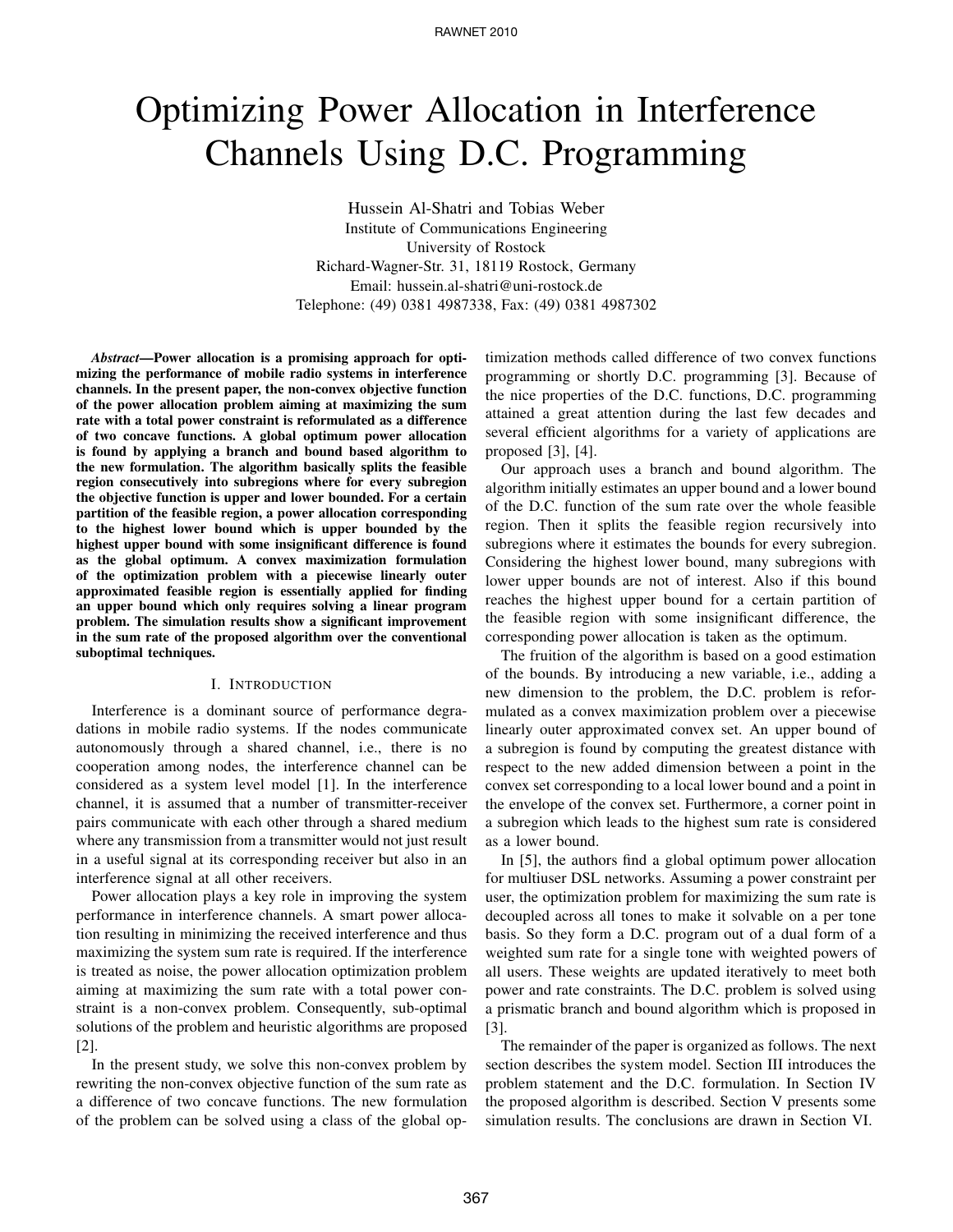

Fig. 1: An interference channel scenario containing K transmitter-receiver pairs

#### II. SYSTEM MODEL

A general memoryless interference channel with perfect channel knowledge at the transmitters is assumed. A scenario consisting of  $K$  transmitter-receiver pairs which are coupled by interfering links is considered. Let  $h_{kl}$  be the channel coefficient of the link between the transmitter  $l$  and the receiver k, where  $k, l = 1, ..., K$ . Then the corresponding channel gain is denoted as  $g_{kl} = |\underline{h}_{kl}|^2$ . Fig. 1 shows a K transmitterreceiver pairs scenario where  $\sigma_k^2$  is the noise power at receiver  $k$ . Then

$$
\mathbf{G} = \left( \begin{array}{cccc} g_{11} & g_{12} & \cdots & g_{1K} \\ g_{21} & g_{22} & \cdots & g_{2K} \\ \vdots & \vdots & \ddots & \vdots \\ g_{K1} & g_{K2} & \cdots & g_{KK} \end{array} \right)
$$

is the gain matrix where the matrix's non-diagonal elements correspond to the interfering links. Let  $\mathbf{p} = (p_1, \dots, p_K)^T$  be the vector of the transmitted powers. The main concern here is how to allocate powers to the individual transmitters **p** under the total power constraint

$$
\sum_{k=1}^{K} p_k = p_{\text{tot}}, \ p_k \ge 0 \tag{1}
$$

which directly reflects the resulting total interference. The sum rate is used as a measure of performance which is calculated based on a simplified assumption that the interference is treated as white Gaussian noise:

$$
C = \sum_{k=1}^{K} \mathrm{ld} \left( 1 + \frac{g_{kk} p_k}{\sigma_k^2 + \sum_{l \neq k} g_{kl} p_l} \right). \tag{2}
$$

#### III. PROBLEM STATEMENT

Based on the assumptions stated on Section II, the optimum power allocation vector  $\mathbf{p}_{\text{opt}}$  is found by solving the following maximization problem:

$$
\mathbf{p}_{\rm opt} = \underset{\mathbf{p}}{\text{argmax}} \left\{ \sum_{k=1}^{K} \text{ld} \left( 1 + \frac{g_{kk} p_k}{\sigma_k^2 + \sum_{l \neq k} g_{kl} p_l} \right) \right\} \quad (3)
$$

subject to

$$
\sum_{k=1}^{K} p_k = p_{\text{tot}}, \ p_k \ge 0.
$$
 (4)

This problem is non-convex and a closed form solution is not known. Using a quotient property of the logarithms which states that  $\log(A/B) = \log(A) - \log(B)$  for  $A, B > 0$ , the sum rate function can be written as a difference of two concave functions. Therefore, the maximization problem of (3)-(4) can be reformulated as a D.C. problem:

$$
\mathbf{p}_{\rm opt} = \underset{\mathbf{p}}{\operatorname{argmax}} \left\{ \mathbf{f} \left( \mathbf{p} \right) - \mathbf{g} \left( \mathbf{p} \right) \right\} \tag{5}
$$

subject to

$$
\sum_{k=1}^{K} p_k = p_{\text{tot}}, \ p_k \ge 0
$$
 (6)

where

$$
f(\mathbf{p}) = \sum_{k=1}^{K} \mathrm{ld} \left( \sigma_k^2 + \sum_{l=1}^{K} g_{kl} p_l \right), \tag{7}
$$

$$
g(\mathbf{p}) = \sum_{k=1}^{K} \mathrm{ld} \left( \sigma_k^2 + \sum_{l \neq k} g_{kl} p_l \right). \tag{8}
$$

Both functions of (7) and (8) are concave functions.

#### IV. BRANCH AND BOUND ALGORITHM

In this section, an algorithm based on the branch and bound technique is described. The algorithm basically finds a global optimum power allocation by searching over a full binary tree.

#### *A. Constructing the Tree*

**Definition 1.** *A K*-simplex  $T$  *has the*  $K + 1$  *vertices*  $v^{(0)}, \cdots, v^{(K)}$  with  $v^{(0)}$  being the vertex at the origin and *the representation*  $x = \sum_{k=0}^{K} \lambda^{(k)} v^{(k)}$  *is unique for all*  $x \in T$ where  $\sum_{k} \lambda^{(k)} = 1$  and  $0 \leq \lambda^{(k)} \leq 1$  for  $k = 0, \dots, K$ .

The root of the tree corresponds to an initial  $(K - 1)$ dimensional face  $F^{(1)}$ , i.e.,  $F^{(1)}$  is obtained by setting  $\lambda^{(0)} =$  $0$  in a  $K$ -simplex, which covers exactly the whole feasible region of the power allocations and the vertices of  $F^{(1)}$  are the corners of the feasible region, i.e.,

$$
F^{(1)} = [(p_{\text{tot}}, 0, \cdots, 0), (0, p_{\text{tot}}, 0, \cdots, 0), \cdots, (0, \cdots, 0, p_{\text{tot}})]
$$
\n
$$
= [\mathbf{p}^{(1)}, \mathbf{p}^{(2)}, \cdots, \mathbf{p}^{(K)}].
$$
\n(9)

Each node  $i$  has two children. They are constructed by splitting  $F^{(i)}$  over its longest edge. This process is called branching. Now, consider a node i with  $F^{(i)} = [\mathbf{p}^{(1)}, \cdots, \mathbf{p}^{(K)}]$ which has  $K$  vertices and the longest edge is in between the vertices  $p^{(x)}$  and  $p^{(y)}$ . Then the new vertex which is shared by  $F^{(2i)}$  and  $F^{(2i+1)}$  is  $\mathbf{p}^{(k)} = \frac{1}{2} (\mathbf{p}^{(x)} + \mathbf{p}^{(y)})$ . The two new  $(K - 1)$ -dimensional faces are

$$
F^{(2i)} = \left[ \mathbf{p}^{(1)}, \cdots, \mathbf{p}^{(x)}, \mathbf{p}^{(k)}, \cdots, \mathbf{p}^{(K)} \right],\qquad(10)
$$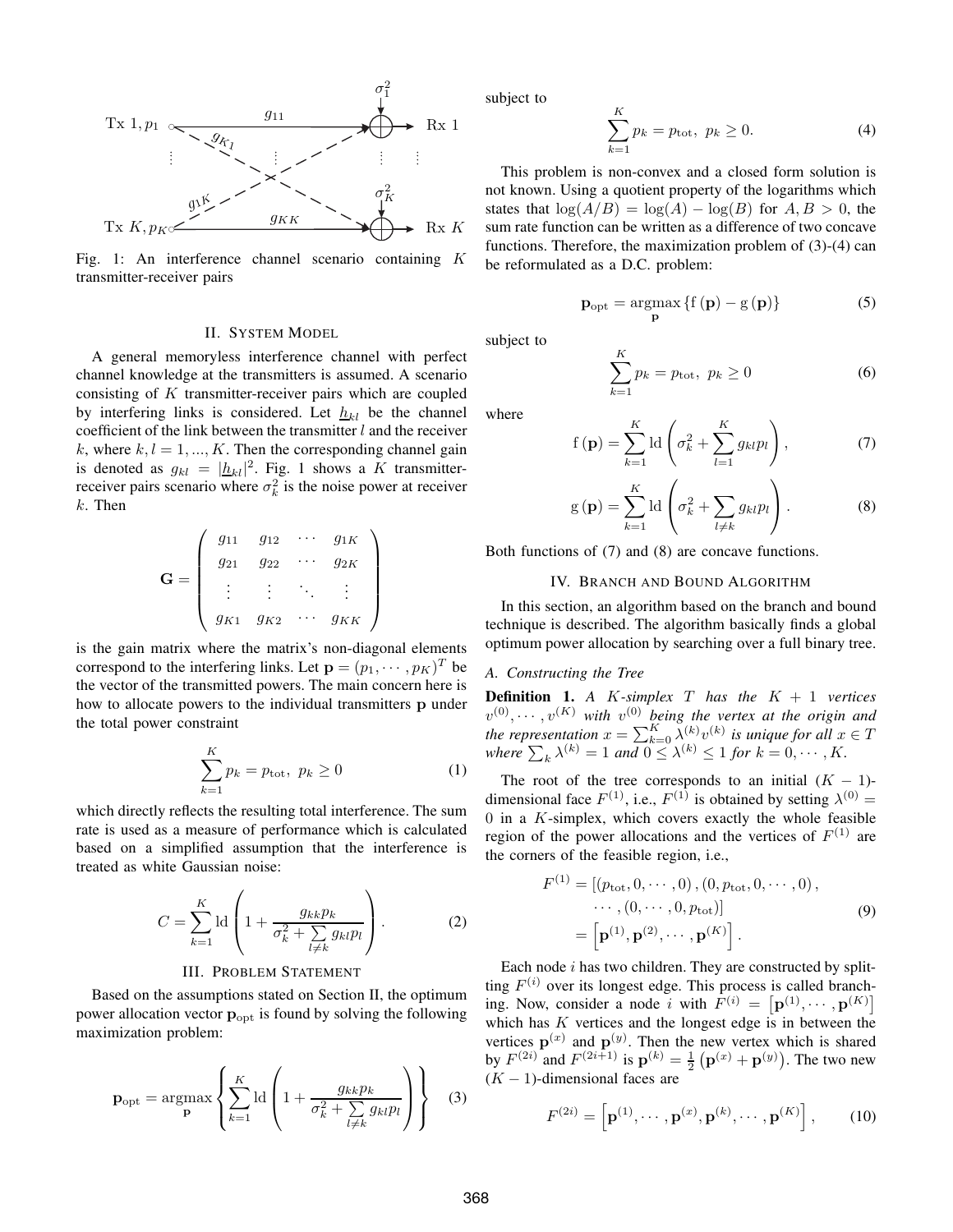

Fig. 2: The structure of the tree where every node corresponds to a face covering the whole or part of the feasible region.

and

$$
F^{(2i+1)} = \left[ \mathbf{p}^{(1)}, \cdots, \mathbf{p}^{(y)}, \mathbf{p}^{(k)}, \cdots, \mathbf{p}^{(K)} \right].
$$
 (11)

The structure of the resulting tree is shown in Fig. 2. For example, in a three-user scenario, the initial 2-dimensional face is

$$
F^{(1)} = [(p_{\text{tot}}, 0, 0), (0, p_{\text{tot}}, 0), (0, 0, p_{\text{tot}})]
$$
  
= 
$$
\left[\mathbf{p}^{(1)}, \mathbf{p}^{(2)}, \mathbf{p}^{(3)}\right].
$$
 (12)

It is split into two faces

$$
F^{(2)} = \left[ \mathbf{p}^{(1)}, \mathbf{p}^{(3)}, \mathbf{p}^{(4)} \right],
$$
 (13)

and

$$
F^{(3)} = \left[ \mathbf{p}^{(2)}, \mathbf{p}^{(3)}, \mathbf{p}^{(4)} \right] \tag{14}
$$

where

$$
\mathbf{p}^{(4)} = \frac{1}{2} \left( \mathbf{p}^{(1)} + \mathbf{p}^{(2)} \right). \tag{15}
$$

This process is illustrated in Fig. 3.

#### *B. Searching Over the Tree*

Apply a breath-first search through the tree. For every node  $i$  in the tree, compute an upper bound  $u^{(i)}$  of max {f (p) – g (p)} and a lower bound  $l^{(i)}$  of  $\max \{f(\mathbf{p}) - g(\mathbf{p})\}$  with the corresponding power allocation  $p_{LB,i}$ . The computation of an upper bound and a lower bound is described in details in Sections IV-C and IV-D, respectively. This process is usually called bounding.

Then update the global lower bound as  $\beta^{(i)}$  =  $\max \{ \beta^{(i-1)}, l^{(i)} \}$  where  $\beta^{(1)} = l^{(1)}$  and its corresponding power allocation is  $\mathbf{p}_{\text{opt},i}$ . Accordingly, there are three cases:

- 1) If  $u^{(i)} \beta^{(i)} < 0$  the power allocation which maximizes f (p)–g (p) is not in  $F^{(i)}$ . So, there is no need to inspect the children.
- 2) If  $u^{(i)} \beta^{(i)} > \epsilon$  for some tolerance value  $\epsilon > 0$ , the face  $F^{(i)}$  may contain a power allocation corresponding to the global maximum but a lower bound which is close to the upper bound  $u^{(i)}$  with some arbitrary small



(b)  $F^{(2)}$  and  $F^{(3)}$ 

Fig. 3: An example of splitting a 2-dimensional face.

difference  $\epsilon$  still has to be found. So the two children nodes  $2i$  and  $2i + 1$  need to be inspected.

3) If  $0 \leq u^{(i)} - \beta^{(i)} \leq \epsilon$  the lower bound  $\beta^{(i)}$  is the local maximum of  $F^{(i)}$  with some acceptable precision if  $\mathbf{p}_{\text{opt},i} \in F^{(i)}$  and it can be a global maximum if no other nodes with higher lower bounds are found.

Finally, the algorithm terminates when no more nodes have to be inspected with a global optimum power allocation  $\mathbf{p}_{\text{opt}}$ . corresponding to  $\beta^{(I)}$  where I represents the index of the last checked node.

#### *C. Computing an Upper Bound*

Let  $M^{(i)} = M^{(i-1)} \bigcup {\{\mathbf{p}_{\max,i-1}\}}$  with  $M^{(1)} = V(F^{(1)})$ representing a set of feasible power allocations where  $p_{\max,i-1}$  is a feasible power allocation which is found when calculating the upper bound  $u^{(i-1)}$  and  $V(F^{(i)})$  is the set of vertices of the face  $F^{(i)}$ .

$$
f_{\mathbf{M}}^{(i)}(\mathbf{p}) = \min_{\mathbf{p}_j \in M^{(i)}} \left\{ (\mathbf{p} - \mathbf{p}_j)^T \partial f(\mathbf{p}_j) + f(\mathbf{p}_j) \right\} \qquad (16)
$$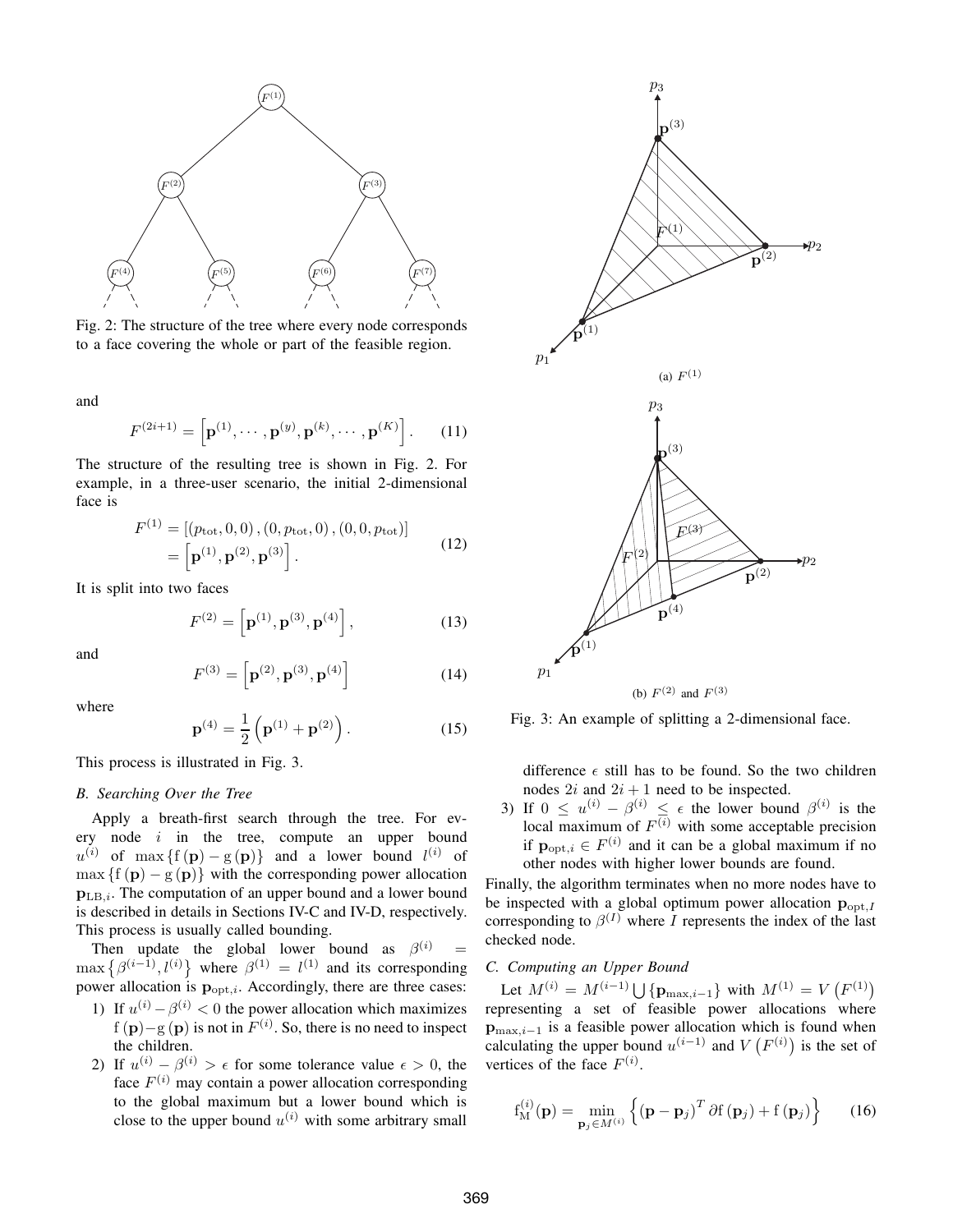as an approximation of the concave function  $f(p)$  with the following properties:

- $f_{M_1}^{(i)}(p)$  is piecewise linear and concave.
- $f_{M_{\lambda}}^{(i)}(\mathbf{p}) \geq f(\mathbf{p})$  is an outer approximation.
- $f_{\mathbf{M}}^{(i)}(\mathbf{p}) = f(\mathbf{p}), \forall \mathbf{p} \in M^{(i)}$ .

• From 
$$
M^{(i-1)} \subset M^{(i)}
$$
 follows  $f_M^{(i-1)}(p) > f_M^{(i)}(p)$ .

• From  $f_M^{(i)}(\mathbf{p}) \ge f(\mathbf{p})$  follows:

$$
\max\left\{f\left(\mathbf{p}\right)-g\left(\mathbf{p}\right)\right\}\leq\max\left\{f_{\mathrm{M}}^{(i)}\left(\mathbf{p}\right)-g\left(\mathbf{p}\right)\right\}.\qquad(17)
$$

As a result,  $\max \left\{ f_{\mathbf{M}}^{(i)}\left(\mathbf{p}\right) - \mathbf{g}\left(\mathbf{p}\right) \right\}$  is an upper bound of  $\max \{f(p) - g(p)\}.$  The maximization problem  $\max \left\{ f_{\mathbf{M}}^{(i)}\left(\mathbf{p}\right) - \mathbf{g}\left(\mathbf{p}\right) \right\}$  with the total power constraint can be reformulated as a convex maximization problem:

$$
(t_{\mathrm{u}}, \mathbf{p}_{\mathrm{u}}) = \underset{t, \mathbf{p}}{\operatorname{argmax}} \left\{ t - g\left(\mathbf{p}\right) \right\} \tag{18}
$$

subject to

$$
\sum_{k=1}^{K} p_k = p_{\text{tot}}, \ p_k \ge 0,
$$
\n(19)

and

$$
t - f_{\mathbf{M}}^{(i)}\left(\mathbf{p}\right) \le 0. \tag{20}
$$

The two constraints in (19) and (20) represent a new feasible region which is described as a polytope

$$
E^{(i)} = \left\{ (\mathbf{p}, t) : \mathbf{a}^{(i)}t - \mathbf{A}^{(i)}\mathbf{p} \le \mathbf{b}^{(i)}, \sum_{k=1}^{K} \mathbf{p}_k = p_{\text{tot}} \right\},\tag{21}
$$

i.e., the region is closed and has linear boundaries, where

$$
\mathbf{A}^{(i)} = \begin{pmatrix} I_{K \times K} \\ \partial f(\mathbf{p}_1)^T \\ \vdots \\ \partial f(\mathbf{p}_{|M^{(i)}|})^T \end{pmatrix}, \qquad (22)
$$

$$
\mathbf{a}^{(i)} = \begin{pmatrix} 0_{K \times 1} \\ 1_{|M^{(i)}| \times 1} \end{pmatrix}, \qquad (23)
$$

and

$$
\mathbf{b}^{(i)} = \begin{pmatrix} 0_{K \times 1} \\ f(\mathbf{p}_1) - (\mathbf{p}_1)^T \partial f(\mathbf{p}_1) \\ \vdots \\ f(\mathbf{p}_{|M^{(i)}|}) - (\mathbf{p}_{|M^{(i)}|})^T \partial f(\mathbf{p}_{|M^{(i)}|}) \end{pmatrix} . (24)
$$

Fig. 4 shows the feasible region  $E^{(i)}$  of a two user scenario. The optimum point  $(p, t)$  in the polytope  $E^{(i)}$  which maximizes  $t - g(p)$  has to be at the convex envelope of  $E^{(i)}$  where  $t = f_M^{(i)}(\mathbf{p})$ . Now consider the points  $(\mathbf{p}, t)$ which lead to a constant value  $t - g(\mathbf{p}) = c^{(i)}$  where



Fig. 4: The feasible region  $E^{(i)}$  of the convex maximization problem of a two-user scenario.

 $c^{(i)} = \max\left\{ \mathrm{f}_{\mathrm{M}}^{(i)} \right\}$  $\binom{(i)}{\mathrm{M}}\left(\mathbf{p}^{(k)}\right)-\mathrm{g}\left(\mathbf{p}^{(k)}\right)$ . These points form a  $K$ dimensional concave function  $\varphi^{(i)}(\mathbf{p}) = t = c^{(i)} + g(\mathbf{p})$  at the range of t with  $p = \{p : \sum_{i=1}^{K} p_i\}$  $\sum_{k=1}^{K} p_k = p_{\text{tot}}$  as shown in Fig. 4. Then the maximum of  $t - g(p)$  corresponds to the point  $(\mathbf{p}_u, t_u)$  on the envelope of  $E^{(i)}$  which has the greatest distance to  $\varphi^{(i)}(\mathbf{p})$  with respect to t-axis.

A K-dimensional subspace  $\Upsilon^{(i)}$  is uniquely defined by the points  $(\mathbf{p}^{(k)}, t^{(k)})$  and the origin as

$$
t - \mathbf{h}^T \mathbf{p} = 0,\t(25)
$$

where h is a K-dimensional vector and the points  $(\mathbf{p}^{(k)}, t^{(k)})$ are found as

$$
t^{(k)} = c^{(i)} + g\left(\mathbf{p}^{(k)}\right),\tag{26}
$$

for  $k = 1, \dots, K$ . For the sake of simplicity, consider the subspace  $\Upsilon^{(i)}$  instead of the concave function  $\varphi^{(i)}(\mathbf{p})$ . Since  $\varphi^{(i)}(\mathbf{p})$  is concave and  $\Upsilon^{(i)}$  intersects  $\varphi^{(i)}(\mathbf{p})$  at the points  $(\mathbf{p}^{(k)}, t^{(k)})$ , every point  $(\mathbf{p}, t)$  in  $\Upsilon^{(i)}$  with  $\mathbf{p}$  =  $\big\{\mathbf{p}:\frac{K}{\sum}\big\}$  $\sum_{k=1}^{K} p_k = p_{\text{tot}} \bigg\}$  leads to  $t - g\left(\mathbf{p}\right) \leq c^{(i)}$ . Fig. 5 shows the intersection between the feasible region  $E^{(i)}$  and the subspace  $\Upsilon^{(i)}$  which is spanned by the vectors **u** and **v**. It shows that this intersection is upper bounded by  $\varphi^{(i)}$  (p). On the other hand, the greatest distance  $\Delta^{(i)}$  in the direction of t-axis between a point  $(\mathbf{p}, t)$  on the envelope of  $E^{(i)}$  and a point  $(\mathbf{p}, t)$  in  $\Upsilon^{(i)}$  with  $\mathbf{p} = \left\{ \mathbf{p}: \sum\limits_{i=1}^K \sigma_i \right\}$  $\sum_{k=1}^{K} p_k = p_{\text{tot}}$  is larger than the distance between  $\varphi^{(i)}$  (p) and any point on the envelope of  $E^{(i)}$  in taxis direction. Therefore,  $\Delta^{(i)} + c^{(i)}$  is a suitable upper bound of  $t - g(\mathbf{p})$ .

**Proposition 1.** *The greatest distance*  $\Delta_{\max}^{(i)}$  *between a point*  $(\mathbf{p}, \overline{t})$  *on the envelope of*  $E^{(i)}$  *and a point*  $(\mathbf{p}, t)$  *in*  $\Upsilon^{(i)}$  *with*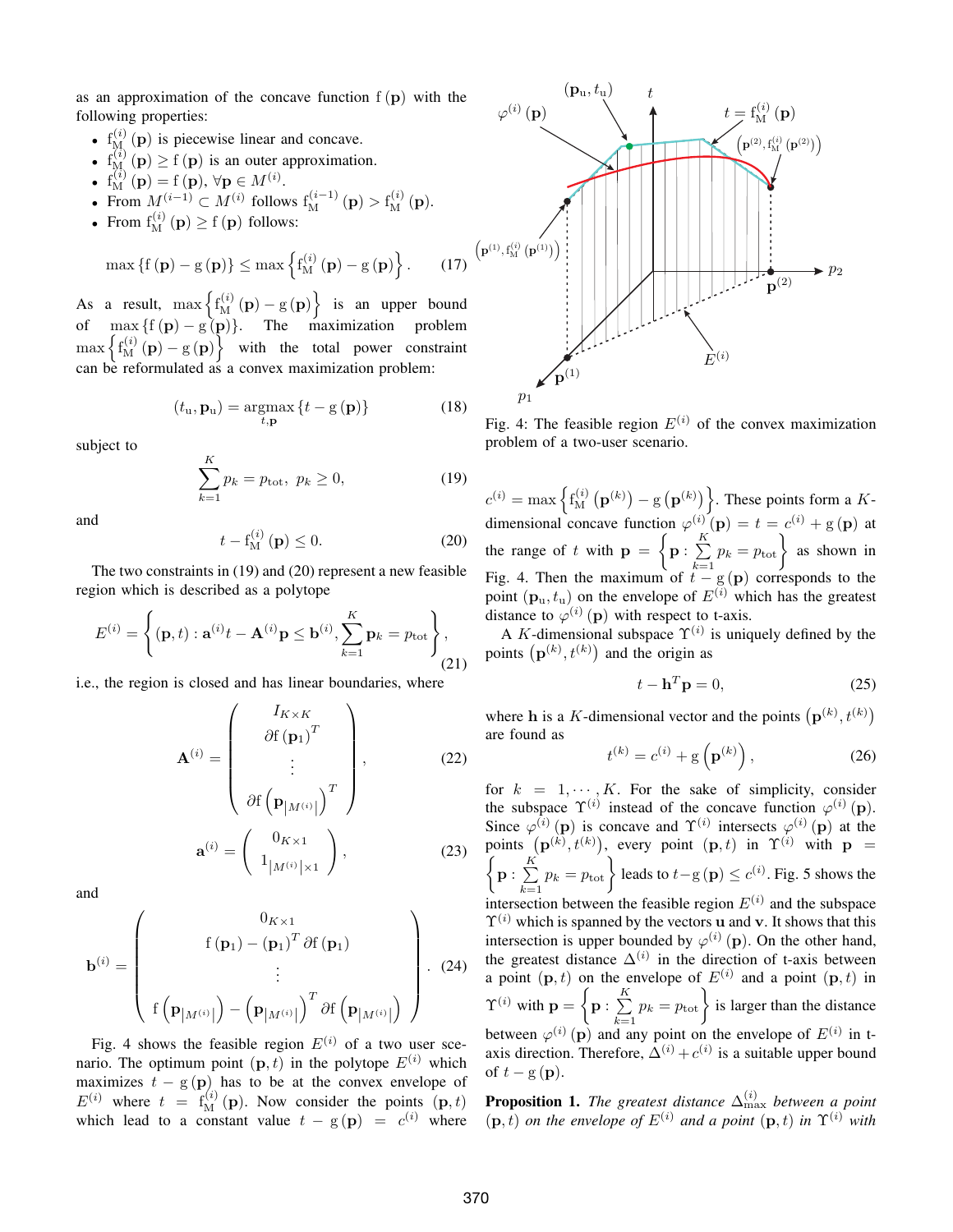$\mathbf{p} = \big\{ \mathbf{p}: \, \frac{K}{\sum} \,$  $\sum_{k=1}^{K} p_k = p_{\text{tot}} \bigg\}$  is found using the linear program  $\left(\Lambda_{\max}^{(i)}, t_{\max}\right) = \operatorname{argmax}$  $\operatorname*{rgmax}_{\Lambda^{(i)},t} \Bigg\{$  $t-\sum$ K  $\lambda^{(k)} t^{(k)}$ (27)

 $k=1$ *subject to*

$$
\mathbf{a}^{(i)}t - \mathbf{A}^{(i)}\mathbf{P}^{(i)}\Lambda^{(i)} \le \mathbf{b}^{(i)},\tag{28}
$$

*and*

$$
\left(1_{1\times K}\mathbf{P}^{(i)}\Lambda^{(i)}\right) = p_{\text{tot}},\tag{29}
$$

where  $\Lambda^{(i)} = (\lambda^{(1)}, \cdots, \lambda^{(K)})^T$  *is a vector of weighting factors*  $\lambda^{(k)}$  *of the vertices*  $\mathbf{p}^{(k)}$  *and*  $\mathbf{P}^{(i)}$  *being a matrix with*  $columns~\mathbf{p}^{(k)},\forall k.$ 

*Proof:* The greatest distance  $\Delta_{\text{max}}^{(i)}$  is described as

$$
(\mathbf{p}_{\max,i}, t_{\max}) = \underset{(\mathbf{p}, t)}{\operatorname{argmax}} \left\{ t - \mathbf{h}^T \mathbf{p} \right\}
$$
 (30)

subject to

$$
(\mathbf{p},t) \in E^{(i)}.\tag{31}
$$

Based on definition 1, every power allocation  $p \in F^{(i)}$  is uniquely representable as

$$
\mathbf{p} = \sum_{k=1}^{K} \lambda^{(k)} \mathbf{p}^{(k)}
$$
(32)

with  $\sum_{k=1}^{K}$  $k=1$  $\lambda^{(k)} = 1, \, \lambda^{(k)} \geq 0, \, k = 1, \cdots, K.$  Then substituting (32) to  $t - \mathbf{h}^T \mathbf{p}$  gives

$$
t - \mathbf{h}^T \sum_{k=1}^K \lambda^{(k)} \mathbf{p}^{(k)} = t - \sum_{k=1}^K \lambda^{(k)} \mathbf{h}^T \mathbf{p}^{(k)}.
$$
 (33)

Since  $\Upsilon^{(i)} \bigcap \varphi^{(i)}(\mathbf{p})$  at the points  $(\mathbf{p}^{(k)}, t^{(k)})$ , these points satisfy

$$
\mathbf{h}^T \mathbf{p}^{(k)} = t^{(k)} - c^{(i)}.
$$
 (34)

Substituting (34) in (33) gives

$$
t - \sum_{k=1}^{K} \lambda^{(k)} \left( t^{(k)} - c^{(i)} \right) = t - \sum_{k=1}^{K} \lambda^{(k)} t^{(k)} + c^{(i)} = \Delta^{(i)} + c^{(i)}
$$
\n(35)

where  $\sum_{k} \lambda^{(k)} = 1$ . Using the result of (35), the optimization problem of (30)-(31) is equivalent to the linear program of  $(27)-(29)$ .

The linear program of (27)-(29) can be solved using the active-set method with an initial point  $(\mathbf{p}^{(k)}, t^{(k)})$  corresponding to  $c^{(i)}$  [6]. Then the upper bound is

$$
u^{(i)} = c^{(i)} + \Delta_{\text{max}}^{(i)},\tag{36}
$$

where

$$
\Delta_{\max}^{(i)} = t_{\max} - \sum_{k=1}^{K} \lambda_{\max}^{(k)} t^{(k)},
$$
\n(37)

and

$$
(\mathbf{p}_{\max,i}, t_{\max}) = \left(\mathbf{P}^{(i)} \Lambda_{\max}^{(i)}, \mathbf{f} \left(\mathbf{P}^{(i)} \Lambda_{\max}^{(i)}\right)\right) \tag{38}
$$



Fig. 5: The subspace  $\Upsilon^{(i)}$  with basis vectors u and v intersects the feasible region  $E^{(i)}$  in between the points  $(\mathbf{p}^{(k)}, t^{(k)})$ where this intersection is lower than the concave function  $\varphi^{(i)}(\mathbf{p})$  in t-axis direction.

is the corner point on the envelope of  $E^{(i)}$  with the greatest distance to  $\Upsilon^{(i)}$  with  $\mathbf{p} = \begin{cases} \mathbf{p} : \sum_{i=1}^{K} \mathbf{p} \end{cases}$  $\sum_{k=1}^{K} p_k = p_{\text{tot}}$  in the direction of t-axis and  $\mathbf{p}_{\text{max},i} = \mathbf{P}^{(i)} \Lambda_{\text{max}}^{(i)}$  is a power allocation which can be applied as a lower bound candidate.

#### *D. Computing a Lower Bound*

For each node  $i$ , a lower bound is computed as

$$
l^{(i)} = \max\left\{f\left(\mathbf{p}\right) - g\left(\mathbf{p}\right)\right\},\tag{39}
$$

and the corresponding power allocation is

$$
\mathbf{p}_{\text{LB},i} = \underset{\mathbf{p}}{\operatorname{argmax}} \left\{ \mathbf{f}\left(\mathbf{p}\right) - \mathbf{g}\left(\mathbf{p}\right) \right\},\tag{40}
$$

with

$$
\mathbf{p} \in \left\{ \mathbf{V} \left( F^{(i)} \right), \mathbf{p}_{\max, i} \right\}. \tag{41}
$$

#### V. NUMERICAL RESULTS

In this section, the performance of the proposed algorithm is demonstrated as a function of the pseudo signal to noise ratio  $\gamma_{\rm pSNR}$  which is defined as the ratio of the total transmit power to the noise power at the receivers in decibel  $\gamma_{\text{pSNR}} =$  $10\log(p_{\text{tot}}/\sigma_k^2), \forall k.$ 

For the following, well known sub-optimal power allocation schemes are used as benchmarks. The first scheme is the greedy power allocation which serves only the user with the highest channel gain:

$$
p_k = \begin{cases} p_{\text{tot}} & k = k_{\text{max}} \\ 0 & \text{otherwise} \end{cases} \quad , \forall k \tag{42}
$$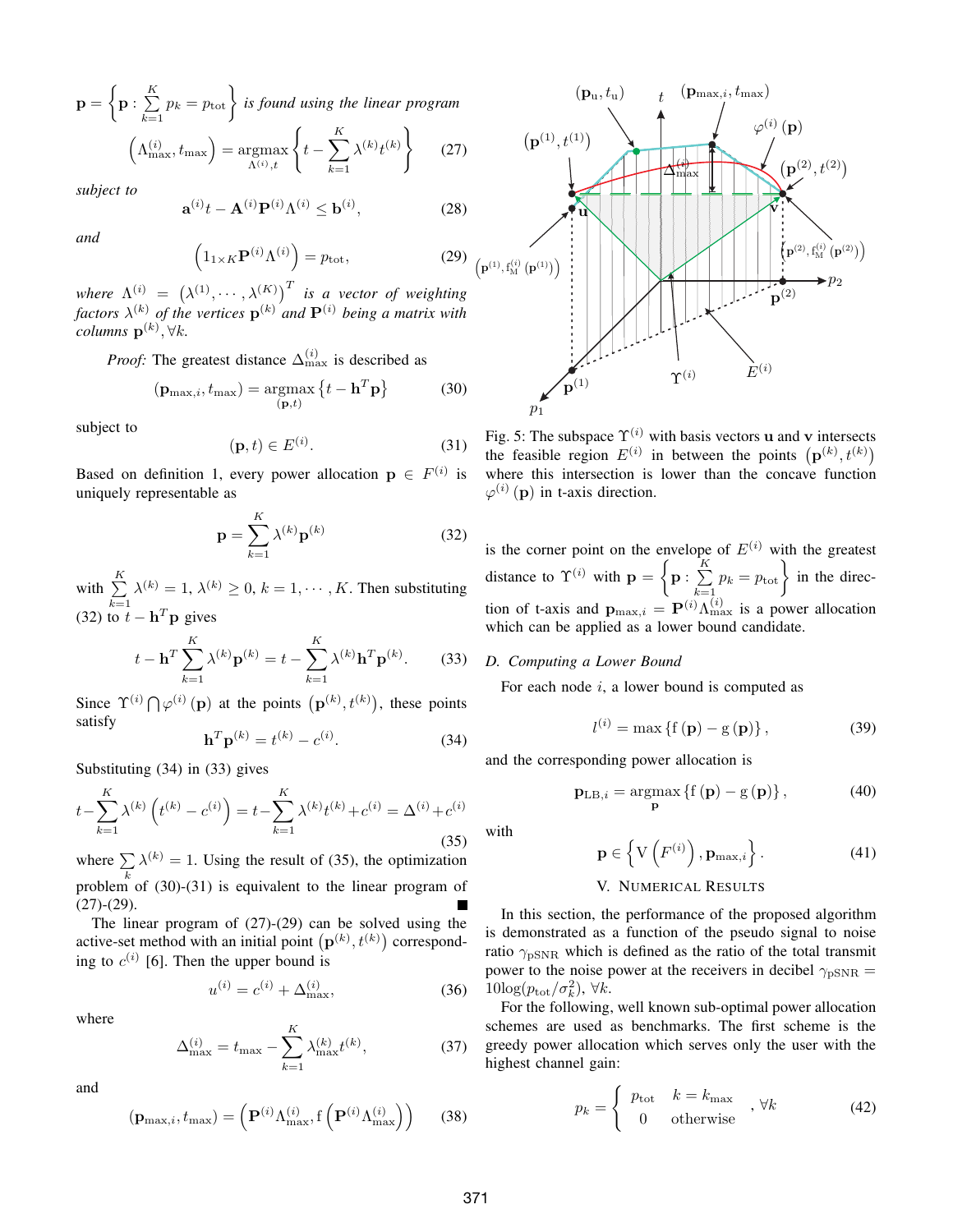with

$$
k_{\max} = \underset{k}{\operatorname{argmax}} \left\{ g_{kk} \right\}, \forall k. \tag{43}
$$

Also the equal power allocation which serves all users with equal powers is considered:

$$
p_k = \frac{p_{\text{tot}}}{K}, \forall k. \tag{44}
$$

The third scheme is the signal to interference ratio balancing scheme (SIR balancing) which equalizes the signal to interference ratios at all receivers:

$$
\gamma^{(k)} = \frac{g_{kk}p_k}{\sum\limits_{l \neq k}^{K} g_{kl}p_l} = \gamma \tag{45}
$$

where  $\gamma$  is the resulting signal to interference ratio. As introduced in [1], the waterfilling scheme neglects the interference part in  $(2)$  and solves the resulting convex problem of  $(3)-(4)$ using the Lagrangian multiplier method. The allocated power at  $k$ -th user is

$$
p_k = \max\left\{0, p_w - \frac{\sigma_k^2}{g_{kk}}\right\} \tag{46}
$$

where  $p_w$  is the water level. So it assigns powers to users based on the noise power to the channel gain ratio (NCR). Finally, an iterative algorithm which calculates the interference power based on the power allocation of the previous iteration is considered as proposed in  $[2]$ . At the j-th iteration, the interference part in (2) is constant, i.e., calculated from the power allocation in iteration  $j - 1$ . The optimization problem of (3)-(4) is solvable using the Lagrangian multiplier method. The assigned power to the  $k$ -th user at  $j$ -th iteration is

$$
p_k^{(j)} = \max \left\{ 0, p_w^{(j)} - \frac{\sigma_k^2 + \sum_{l \neq k} g_{kl} p_l^{(j-1)}}{g_{kk}} \right\}
$$
(47)

where  $p_{\rm w}^{(j)}$  is the water level in iteration j. It is shown in [2] that excluding some users, i.e., allocates no power to some users, and applying this algorithm to the other users increases the sum rate significantly. Therefore, we implement this algorithm in such a way that it allocates powers to a subset of users aiming at achieving the highest sum rate. Apart from the conventional distributed iterative waterfilling proposed in [7], this algorithm is also called iterative waterfilling in the sense that it refills powers to users on the top of the noise plus interference to the channel gain ratios (NICR), i.e., similar to waterfilling.

Assuming equal noise powers for all users, a scenario of three transmitter-receiver pairs is considered with

$$
\mathbf{G} = \left( \begin{array}{ccc} 10.01 & 10 & 0.01 \\ 0.11 & 0.5 & 0.06 \\ 10^{-5} & 10^{-6} & 0.41 \end{array} \right). \tag{48}
$$

Fig. 6 shows the sum rate achieved at different  $\gamma_{\rm pSNR}$  using different power allocation schemes. Because the SIR balancing



Fig. 6: Sum rate versus the pseudo signal to noise ratio  $\gamma_{\rm pSNR}$ for different power allocation schemes.

scheme serves all users and the high interference to the first user caused by serving the second user, the achieved sum rate is low as compared to the other schemes especially at high  $\gamma_{\rm pSNR}$ . Moreover, applying equal power allocation, the achieved sum rate is low but increases monotonically with  $\gamma_{\rm pSNR}$  till it saturates at high  $\gamma_{\rm pSNR}$ .

Waterfilling serves the first user or the first two users at low  $\gamma_{\rm pSNR}$ , i.e., the third user has a higher NCR as compared to the water level. But at high  $\gamma_{\rm pSNR}$  it serves all users with almost equal powers because the NCR's for all users are very small as compared to the assigned powers. Therefore, waterfilling and equal power allocation are aligned at high  $\gamma_{pSNR}$ .

Greedy power allocation achieves high sum rates by serving only the first user at low  $\gamma_{\text{DSNR}}$ . But at moderate interference, both iterative waterfilling and the branch and bound algorithm achieve higher sum rates by serving both the first user and the third user.

Finally, because the iterative waterfilling is a sub-optimal power allocation scheme, it achieves lower sum rates as compared to the branch and bound algorithm which outperforms the other schemes and reaches the global optimum power allocation.

#### VI. CONCLUSION

In this paper, a D.C. (difference of two concave functions) formulation of the non-convex optimization problem of power allocation aiming at maximizing the sum rate with a total power constraint is presented. A branch and bound algorithm with a good estimation of the bounds is proposed. For an upper bound, both the convex maximization formulation of the problem and the piecewise linear approximation of the